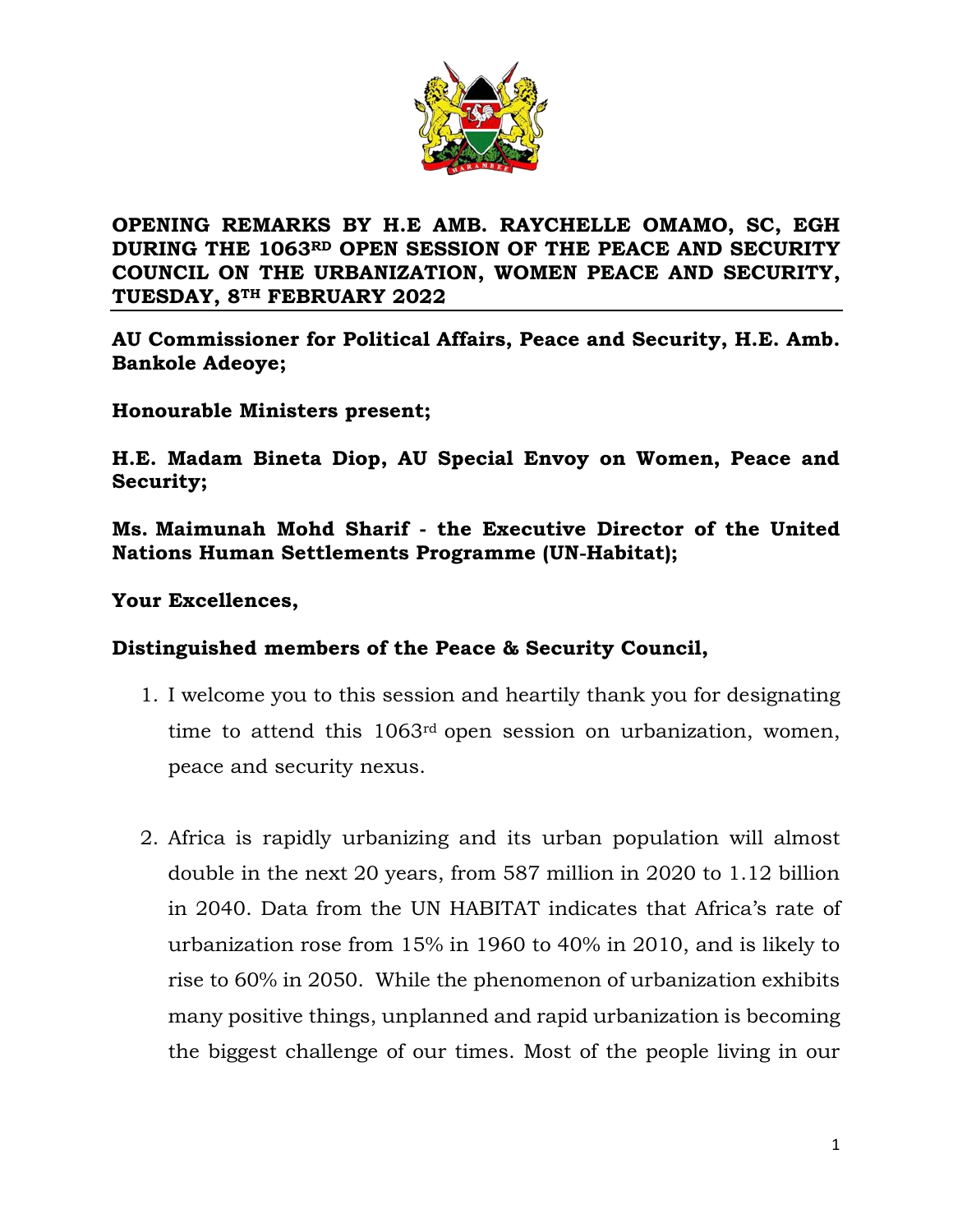cities are poor and therefore pose serious challenges to governance, peace and national security.

- 3. Since unplanned urbanization is not driven by industrialization, the subsequent scarcity of employment and income-generating opportunities coupled with rapid population increase is overwhelming governments and creating circumstances for increased poverty, violence and despair for women and girls. Moreover, unplanned urbanization weakens traditional family support systems leaving women and girls extremely exposed thereby requiring governments to provide social and safety nets.
- 4. In situations of war and internal conflict, cities become magnets for the internally displaced and refugees, including climate change refugees, therefore stabilization and state rebuilding, relief and integration must take this phenomenon into account. We need to understand that IDPs and refugees in cities can also transfer community conflict to these settings.
- 5. War and conflict in cities is becoming more pronounced. Terror attacks have almost exclusively focused on urban spaces. The impact of this on the protection of civilians and the provisions of services pose new and unprecedented challenges for peacekeepers and humanitarian workers. Attacks destroy infrastructure such as water supply, housing, energy supply and other services and affect the quality of life of women and children the most.
- 6. Cities can become centers of conflict between urban criminal gangs, such as drug cartels and formal law enforcement agencies thereby undermining state governance and exposing women to violence and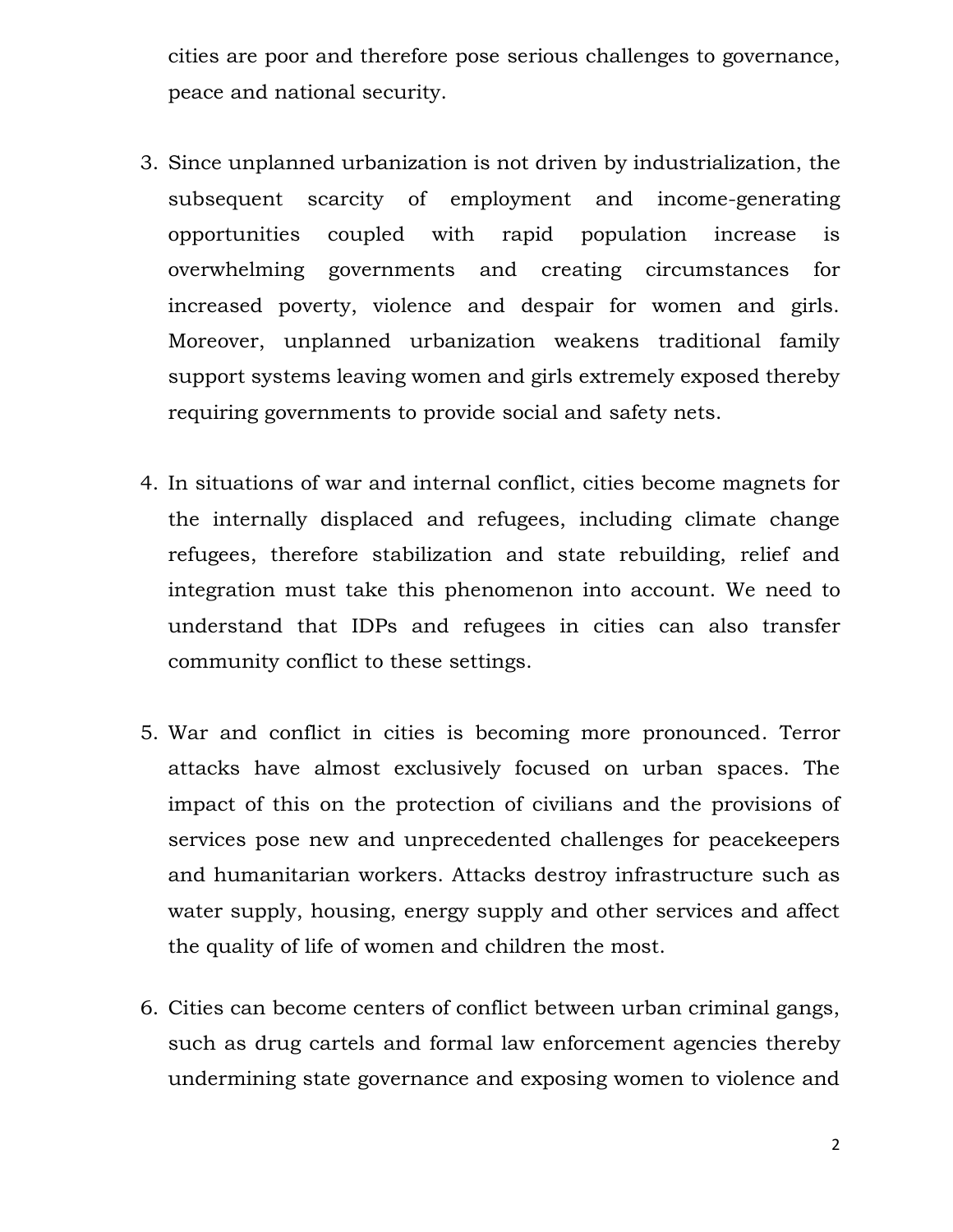insecurity from both formal and informal security structures. In addition, women are extremely vulnerable to electoral violence in our cities especially Gender Based Violence.

- 7. Women's experiences in urban areas are highly varied and contextspecific, shaped by factors such as location, education levels, household profiles and wealth. Typically, gender norms and discrimination mean that women in African cities are likely to be more vulnerable to environmental hazards than men, and face additional socio-economic challenges.
- 8. Although comprising an important constituency of the urban population, women in African cities are generally poor and mostly operate in the informal economy. Their limited resources mean they do not have security of tenure in urban settlements and have no means to provide protection to their business, homes and families.
- 9. In many cities around Africa, the major issues and concerns of urban safety and security affecting women and girls relate to crime and violence, insecurity of tenure and forced evictions, and natural and human made disasters. The increase in informal centres in urban areas has led to an increase in ungoverned spaces that the Government and specifically security agencies cannot monitor. The unplanned and fluid circumstances in sprawling urban settlements means women are susceptible to human trafficking, slavery and sexual exploitation as well as radicalization and violent extremism.
- 10. Women are the worst affected in forced evictions, resettlement schemes, slum clearance, domestic violence, civil conflict, discriminatory inheritance laws and practices, development projects,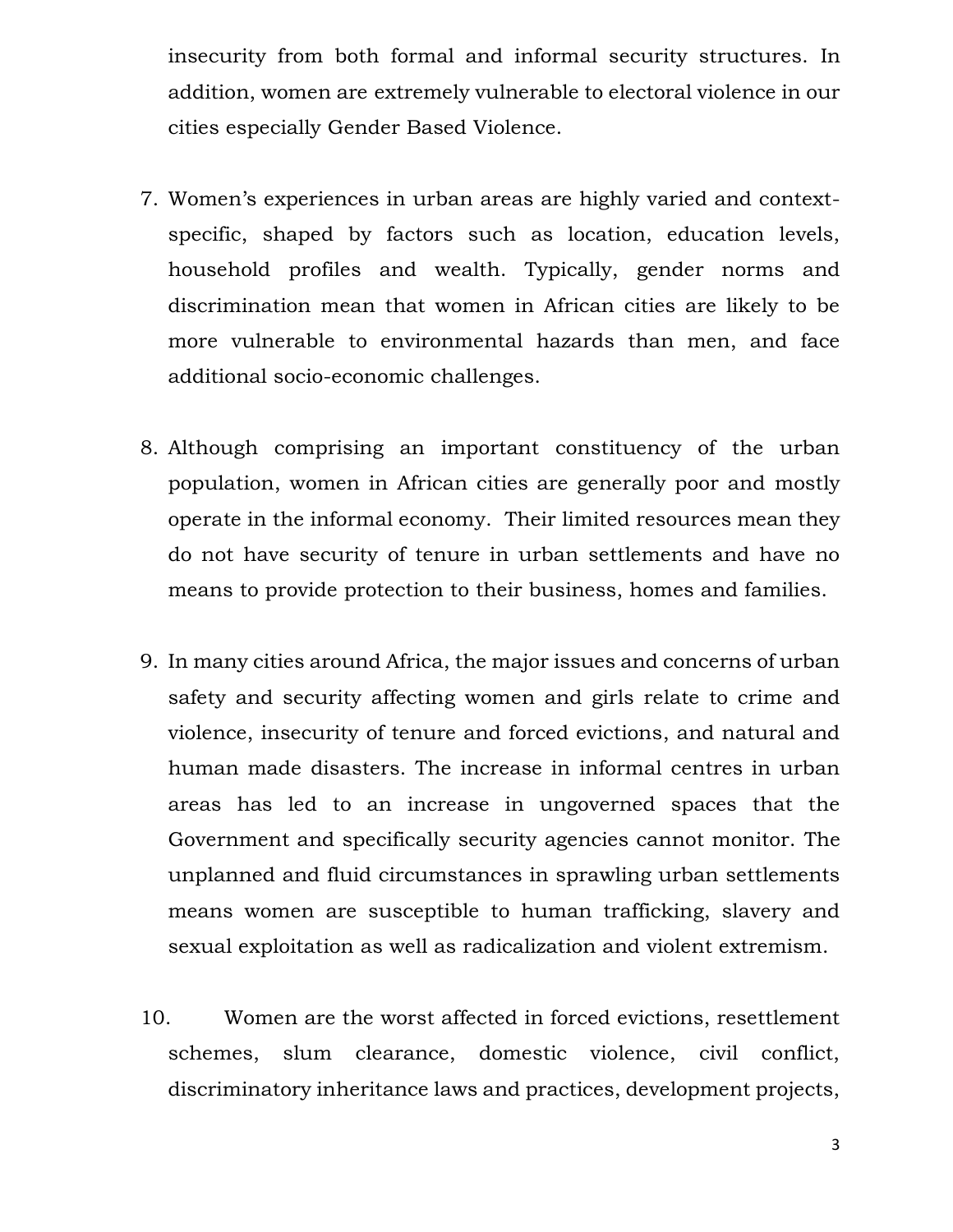and globalization policies. Sexual violence is often used to forcibly remove women from their homes before and during forced evictions. Combined together, these threats pose a challenge to national governments as well as the international community.

- 11. For this reason, urban planning and development needs to be elevated to a national security issue and should be gender sensitive and take the unique challenges germane to women and girls into account e.g. easier access to hospitals, sanitary and hygiene facilities and effective policing, which are necessary for increasing security of women and their participation in society. Also, women, especially those in informal sectors need to be meaningfully included in political decision making, to enable them bring their issues to the peace building table and to create conditions for a gender inclusive sustainable peace.
- 12. It is in this regard that today's open session committed to the women, peace and security (WPS) agenda, a thematic issue which has been part of the PSC's standing agenda items since 2010, is expected to address the nexus between Women, Peace and Security and urbanization.
- 13. Although the United Nations (UN) Security Council (UNSC) Resolution 1325 speaks to the positive contributions and negative impacts of urbanization on the implementation of the WPS agenda, there is need for further assessment of the prevailing conditions in order to develop tangible action points.
- 14. Indeed, both Agenda 2063 and Agenda 2030 recognize urbanization as a driver of sustainable growth and transformation.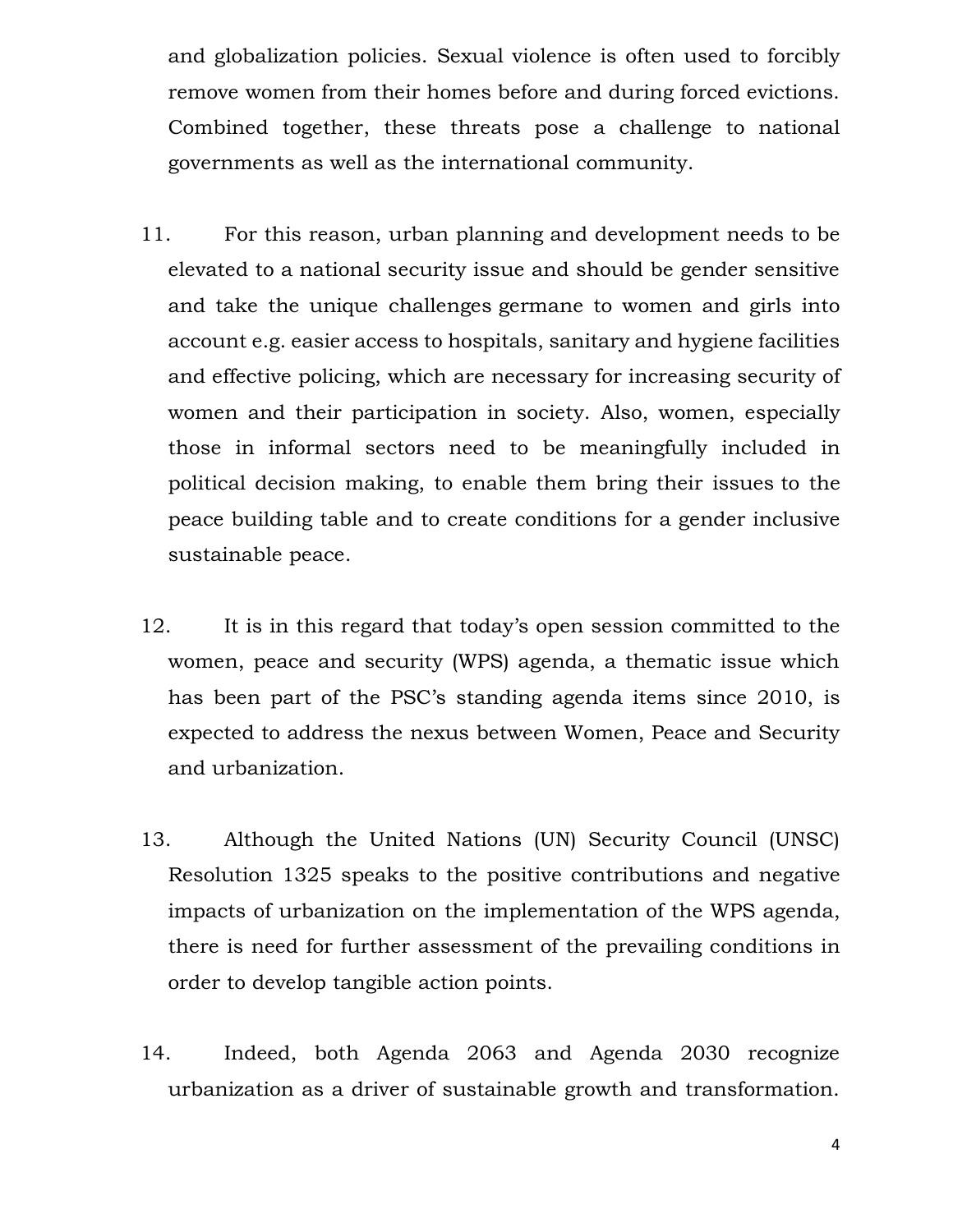Furthermore, the new global Urban Agenda adopted at the Third United Nations Conference on Housing and Sustainable Urban Development provides further impetus to optimize the urban advantage in support of Africa's long-term vision for transformation.

## **Excellences, Distinguished Members of the Council,**

- 15. The objective of our meeting today is to explore the role that sustainable urbanization and effective cities and local governments can play in preventing escalation of conflicts, rebuilding the social contract, preventing further displacement, extremism and proxywars, and promoting bottom-up stabilization efforts to complement higher-level peace processes.
- 16. To effectively dissect today's subject matter, some of the questions that we may need to ask ourselves include:
	- $\triangleright$  How do we incorporate the crisis in Africa's burgeoning cities and the emerging patterns of violence and instability in urban settings into the WPS agenda, with regard to the key pillars of participation, protection, prevention and relief and recovery?
	- $\triangleright$  What initiatives should we take in the areas of peacekeeping and peacebuilding in light of the impact of rapid urbanization and violence particularly in conflict and post-conflict settings? What is the role of women peacekeepers in this regard?
	- $\triangleright$  How can women in urban settings become agents of peace and stability in post-conflict rebuilding processes? How can existing organic peace building efforts by local women be incorporated into peace negotiations and peace agreements and related political processes? How do we ensure that women's voices are heard in efforts towards strengthening local